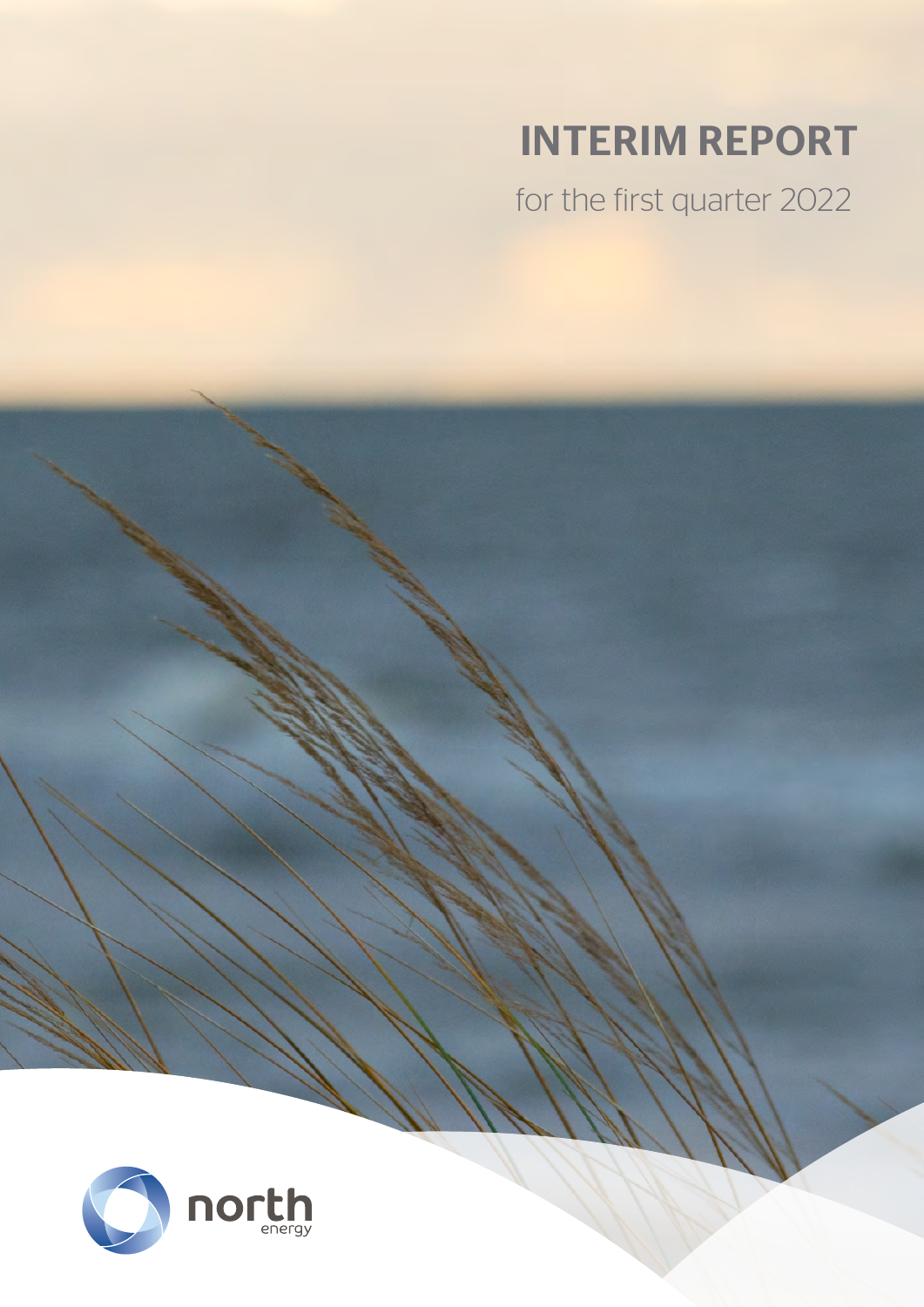# Quarterly highlights

#### North Energy reports a loss of NOK 12.6 million.

North Energy recorded a loss of NOK 12.6 million in the first quarter 2022. The value of financial investments increased with net NOK 3.3 million while the net result from investments in associates was a loss of NOK 12.9 million. Reported operating expenses were NOK 3.4 million. The cash position ended at NOK 30.0 million, a reduction of NOK 10.0 million during the quarter.

New strategic partner in Reach Subsea. In February,

Reach announced two major strategic initiatives with the acquisition of offshore survey specialist iSurvey Group AS, and the strategic co-operation with Wilhelmsen New Energy on Reach Remote. The agreement with Wilhelmsen New Energy involves a directed equity issue of NOK 150 million, providing equity funding for the first two Reach Remote unmanned service vehicles. Through these initiatives, Reach will strengthen its in-house capabilities on data management and processing, and important feature of Reach Remote, and strengthen the set-up for commercialization of Reach Remote. After the completion of the two announced major strategic initiatives, North Energy and Wilhelmsen New Energy are joint major shareholders of Reach with 21% each.

#### Touchstone Exploration.

Touchstone Exploration published its year-end 2021 reserves report showing a significant increase in reserves from year-end 2020. The company continues to develop its assets in the Ortoire license and expects production from both Coho-1 and the two Cascadura wells to come on stream during 2022. The company also published its FY 2021 accounts showing a net profit of USD 6.5m.

#### Chariot Ltd.

In December, North Energy invested NOK 8.9 million in a private placement in Chariot Ltd. (Chariot), which is an Africa-based transitional energy company aiming to be a provider of cleaner energy across the African continent via its Transitional Gas and Transitional Power business streams. The company has a high value gas project in Morocco and an exciting new venture in renewable hybrid energy focused on Africa. Chariot Ltd.'s shares are traded on the London stock exchange. After the quarter end, North Energy has sold

the majority of the holdings with a realised gain of around NOK 16 million.

New management structure in place. As previously announced, Mr. Knut Sæberg retired from his position as CEO on 31 December 2021. Effective from 1 January 2022 Mr. Rachid Bendriss and Mr. Didrik Leikvang have accepted roles as Co-CEOs in the Company, collectively responsible for managing the business. Both Mr. Bendriss and Mr. Leikvang have since 2016 been engaged as strategic and financial advisors for the company. Further, Mr. Rune Damm, Finance manager since 2015, has from 1 January 2022 assumed the role as CFO.

# Key figures

| NOK mln               |         |         | Q1 2022 Q1 2021 Year 2021 |
|-----------------------|---------|---------|---------------------------|
|                       |         |         |                           |
| Operating profit      | $-13.0$ | $-41.0$ | $-46,7$                   |
| Profit loss after tax | $-12.6$ | $-30,7$ | $-27.8$                   |
|                       |         |         |                           |
| Investments           | 292.2   | 262.4   | 295.4                     |
| Total assets          | 324.7   | 383.3   | 339.0                     |
| Equity ratio          | 95      | 97      | 95                        |
| Interest bearing debt | ()      |         |                           |

# Financial information

North Energy recorded a comprehensive loss of NOK 12.6 million in the first quarter of 2022, compared with a comprehensive loss of NOK 30.7 million in the corresponding quarter of 2021. The loss reported in first quarter 2022 is mainly driven by the company's share of net loss from associated companies of NOK 12.9 million, while the value of financial investments increased with NOK 3.3 million, primarily driven by a value increase in Chariot Ltd. Operating expense was reported at NOK 3.4 million compared with NOK 4.3 million in the same quarter last year. The loss in the first quarter last year was driven by a significant decrease of NOK 41.9 million in the valuation of the investment in Touchstone Exploration partly offset by North Energy's share of the positive result from Reach Subsea of NOK 3.7 million.

The market value of North Energy's investment in Reach Subsea increased by NOK 66.4 million (from NOK 140.2 million to NOK 206.6 million) in the first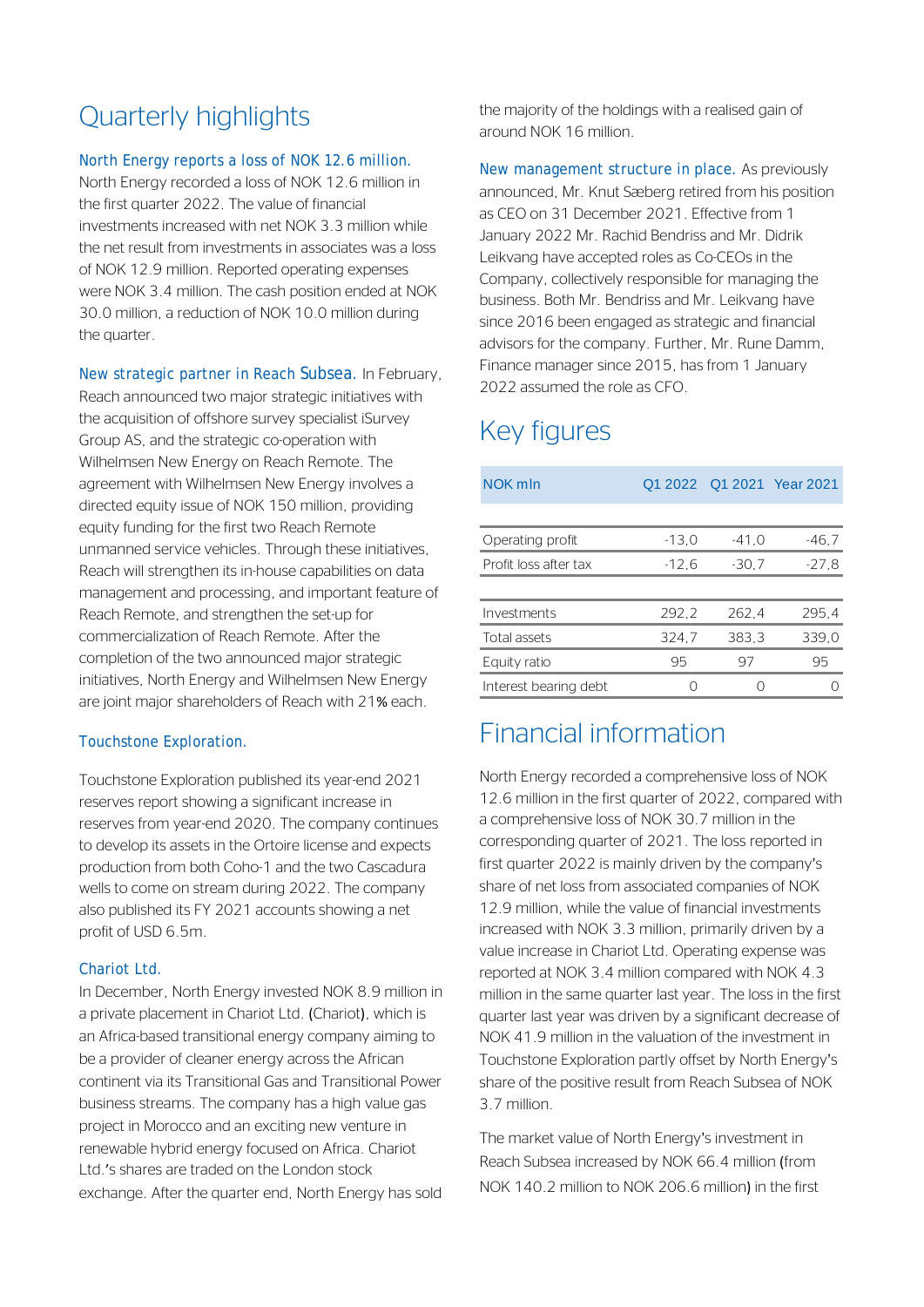quarter of 2022. The market value is higher than the book value, therefore the increase is not recognized in the income statement as the investment in Reach is accounted for as an associated company. Hence, the accounting effect from our investment in Reach is our share of the comprehensive loss from Reach, NOK 11.8 million. The book value of Reach is NOK 111.0 million per end of the first quarter.

Payroll and related expenses in the first quarter were NOK 2.2 million, compared with NOK 1.1 million in the same quarter last year. The increase is due to the new management structure in place from 1 January 2022 where the two former advisors have been employed as co-CEOs. A corresponding offset is seen in consultancy expenses reported under other operating expenses

Other operating expenses are reported at NOK 0.9 million, which is down from NOK 2.9 million in the same quarter last year.

Net financial items were NOK 0.4 million in the first quarter 2022 consisting mainly of interest received on bonds.

At the end of the quarter, total market value of investments amounted to NOK 402.7 million, compared to NOK 304.0 million at the end of first quarter last year and NOK 326.7 million last quarter. The increase in investments compared to last quarter as well as first quarter last year is partly due to an increase in the market value of Reach and partly new investments in Chariot Ltd., offset by a somewhat reduced market value of Touchstone Exploration.

Total assets at the end of the quarter were NOK 324.7 million, down from NOK 339.0 million at the end of last quarter. The decrease is mainly due to reduction in cash of NOK 10.0 million and a decrease of the investment portfolio of NOK 5.3 million.

Total equity at the end of the quarter was NOK 308.7 million, down from NOK 371.2 million at the first quarter last year. The decrease is explained by total comprehensive loss of NOK 9.8 million last twelve months and by dividend payment to shareholders of NOK 52.8 million. The Company's equity ratio stood at 95.0 percent at the end of the quarter.

The Company has no interest-bearing debt.

North Energy recorded NOK 30.0 million in cash at the end of the quarter. This is down from NOK 40.0 million at the end of last quarter mainly due to new

investments of NOK 4.4 million and operating cash burn of NOK 5.6 million.

The Board regards the Company's financial position as solid.

#### Net asset value composition





Total market value of the investment portfolio was NOK 402.7 million at the end of the quarter. Including cash of NOK 30.0 million and net other assets and liabilities of negative NOK 11.4 million the net asset value for the company was NOK 421.2 million at the end of the quarter.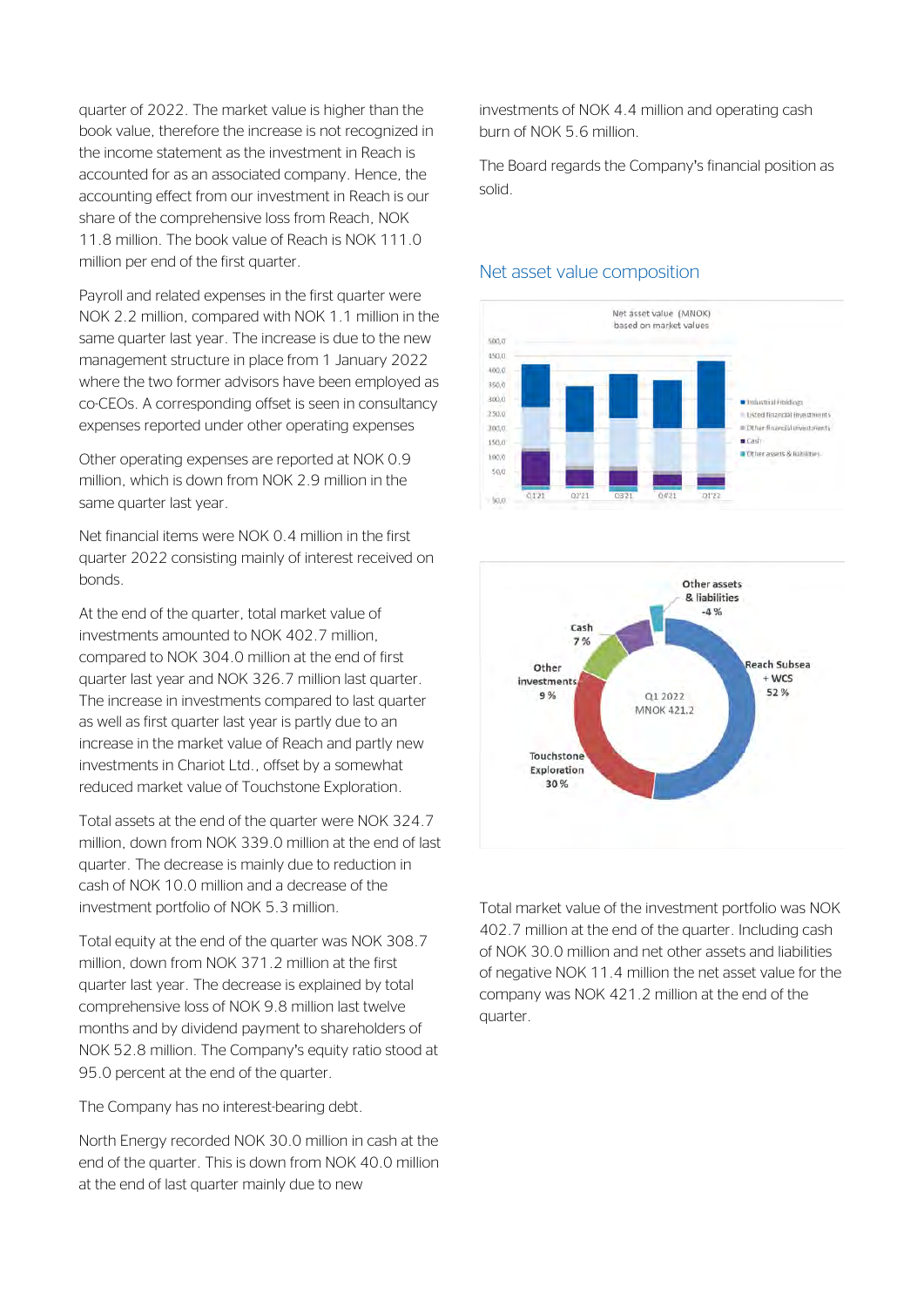#### NAV per share vs. share price



The net asset value per share was NOK 3.54 while the share price at the end of the quarter was NOK 2.59, representing a discount of 27% compared to the net asset value per share.

# **Investments**

#### Industrial holdings

#### Reach Subsea ASA

The main industrial investment is the shareholding in Reach Subsea ASA where North Energy has two representatives on the Board of Directors.

During the quarter, Reach announced two major strategic moves with the acquisition of iSurvey Group and the strategic agreement with Wilhelmsen New Energy. The acquisition of iSurvey Group adds valuable survey, data management and data processing capabilities to Reach's inhouse portfolio of services and adds important capabilities for the commercialization of Reach Remote. Wilhelmsen New Energy has invested NOK 150 million in Reach through a directed private placement in an agreement which forms part of a broader strategic partnership on the commercialization of Reach Remote.

After the equity issue of NOK 150 million towards Wilhelmsen New Energy the ownership for North Energy has been reduced to 21%. Thus, the ownership in Reach is still reported as an associated company.

The Company expects to continue as a major shareholder in Reach Subsea ASA and further develop the company as a leading subsea service provider, offering solutions to survey the seabed and solutions

for maintaining the integrity of the client's subsurface equipment and infrastructure.

As of the end of first quarter 2022, the investment in Reach is accounted for at a book value of NOK 111.0 million, down from NOK 122.8 million last quarter. The decrease is driven by North Energy's share of comprehensive loss of NOK 11.8 million.

For the first quarter, Reach reported a comprehensive loss of NOK 35.4 million, which is down from a comprehensive income of NOK 11.4 million reported the same quarter last year. The decrease is due to several factors, of which bad weather leading to project postponements and a large share of project days subject to low standby rates explaining most of the negative trading performance. Also, Reach has incurred and expensed transaction costs of NOK 7.5 million in relation to the iSurvey Group acquisition and the Wilhelmsen New Energy agreement.

Despite the weak start to the year, Reach announces that it is seeing healthy demand across all sectors for 2022, driven by higher oil  $\&$  gas prices as well as strong demand from the renewable energy sector.

On Reach Remote, the initiative to revolutionize the way subsea services are delivered, the company states it has entered into the final building contract with Kongsberg Maritime and is on track for 2023 delivery.

The company is very well positioned for the future, with key strategic capabilities in place, a solid plan in place for reshaping the delivery model and backed by a strong financial position with more than NOK 300 million in cash and working and limited financial debt.

The company is listed on the Oslo Stock Exchange and as of the end of the first quarter, the company had a market capitalization of NOK 1.0 billion.

#### Wind Catching Systems AS

Wind Catching Systems holds a new innovative technology for floating offshore wind systems ("WCS technology"). The wind turbines are designed for all weather conditions, with the potential to produce electricity at a significantly lower cost and with substantially less use of space than any other known technology today. Together with its key technology partner Aibel AS and IFE (Institute for Energy Technology), and with support from Innovasjon Norge,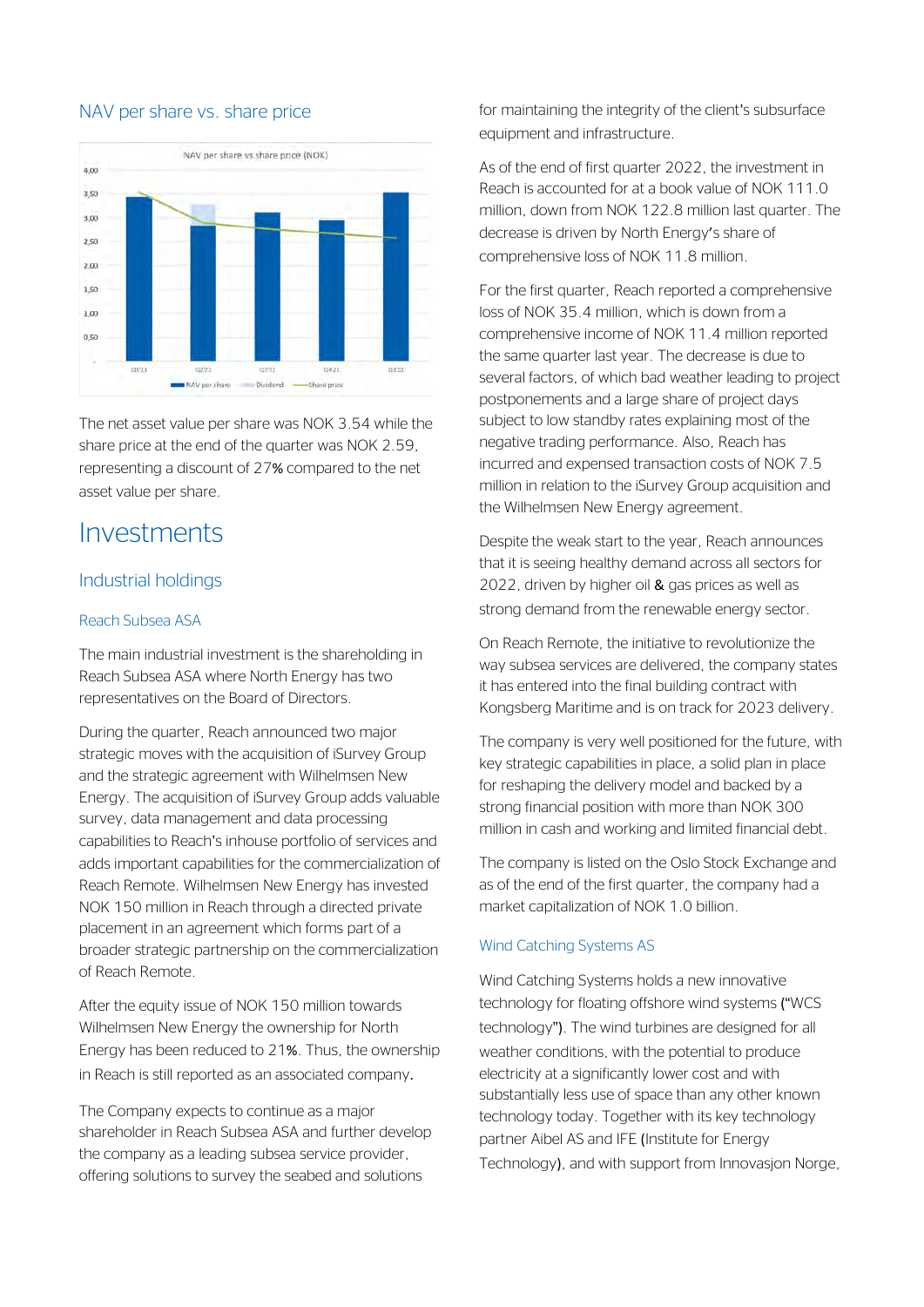the company intends to finalize and commercialize the WCS technology.

WCS is accounted for as an associated company, hence North Energy consolidates its share of the net result from WCS. For the first quarter North Energy has consolidated a loss of NOK 1.1 million in the result. At the end of the first quarter, book value of the investment was NOK 10.2 million.

The company continues to develop its organization in parallel with maturing the technology and concept together with its key technology partners Aibel and IFE.

The development of the WCS technology is progressing as expected. The first stage of the wind tunnel testing in Milano, aimed at verifying some of the key design features, was completed during the summer of 2021. The results were encouraging, and the company has now verified that the tested design features revealed results on par with, or better than, assumptions used in the wind energy model. Further engineering work will continue in 2022 with key areas of focus being marine engineering and equipment design in partnership with Tier 1 equipment providers to optimize the operating performance of the unit. Discussions are also ongoing with respect to strategic partnerships and future client adoption for the WCS concept.

### Financial investments

#### Touchstone Exploration Inc.

The Company's key financial investment is in Touchstone Exploration with an ownership interest of 6.0 per cent by the end of the fourth quarter.

During last quarter, the company published its year-end 2021 reserves report showing increased 3P gross reserves by 21% to 121 MMboe, increased 2P gross reserves by 16% to 75 MMBoe and increased 1P gross reserves by 13% to 39 MMBoe in 2021.

Construction of the Coho-1 facilities is ongoing, and the company expects production to commence in May 2021. Coho-1 was the first well drilled in the 5-well programme on the Ortoire Block. The company estimates the net future production rate from Coho-1 to be in the range from 1,300 – 1,600 barrels of oil equivalent (boe) per day, which will double the company's overall production.

The two Cascadura wells are targeted for production in the third quarter of 2022. The company estimates the net future production rate from Cascadura to be in the range of 10,000 – 13,000 boe per day, with additional upside from future development wells.

Touchstone expects production from the Ortoire block to increase cash flow significantly and contribute to a substantial reduction in volatility of future earnings. Based on the natural gas sales agreement with the National Gas Company of Trinidad and Tobago, Touchstone has secured offtake for all natural gas produced from the Ortoire license.

During 2022, the company expects to complete several new exploration wells including two wells in the Royston area, namely the Royston Deep well and the Kraken well. The objective of the new wells is both to de-risk the existing light oil discovery in Royston as well as target the unexplored deeper prospects in cretaceous sands.

#### Other financial investments

As of first quarter 2022 the Company has several minor investments in shares and bonds as part of its liquidity management, with a total value of NOK 16.7 million.

# Strategy and outlook

In the first quarter of 2022 the global economy has seen increased uncertainty from higher energy prices as well as operational challenges related to supply chain issues and cost inflation. We expect a muted outlook for global growth in 2022 as the global economy faces significant headwinds on multiple fronts. To address inflationary pressures, central banks will likely raise interest rates significantly over the coming quarters.

Performance in global equity markets has been weak in the first quarter of 2022 with energy being the standout performer due to significantly higher energy prices. The war in Ukraine has been a major contributor in this regard, as prices for natural gas has reached extreme levels in the first quarter of 2021. We are also seeing early signs of demand destruction from higher energy prices which may result in some short-term price pressure.

Technology and growth-oriented sectors have been particularly weak in the first quarter of 2022 as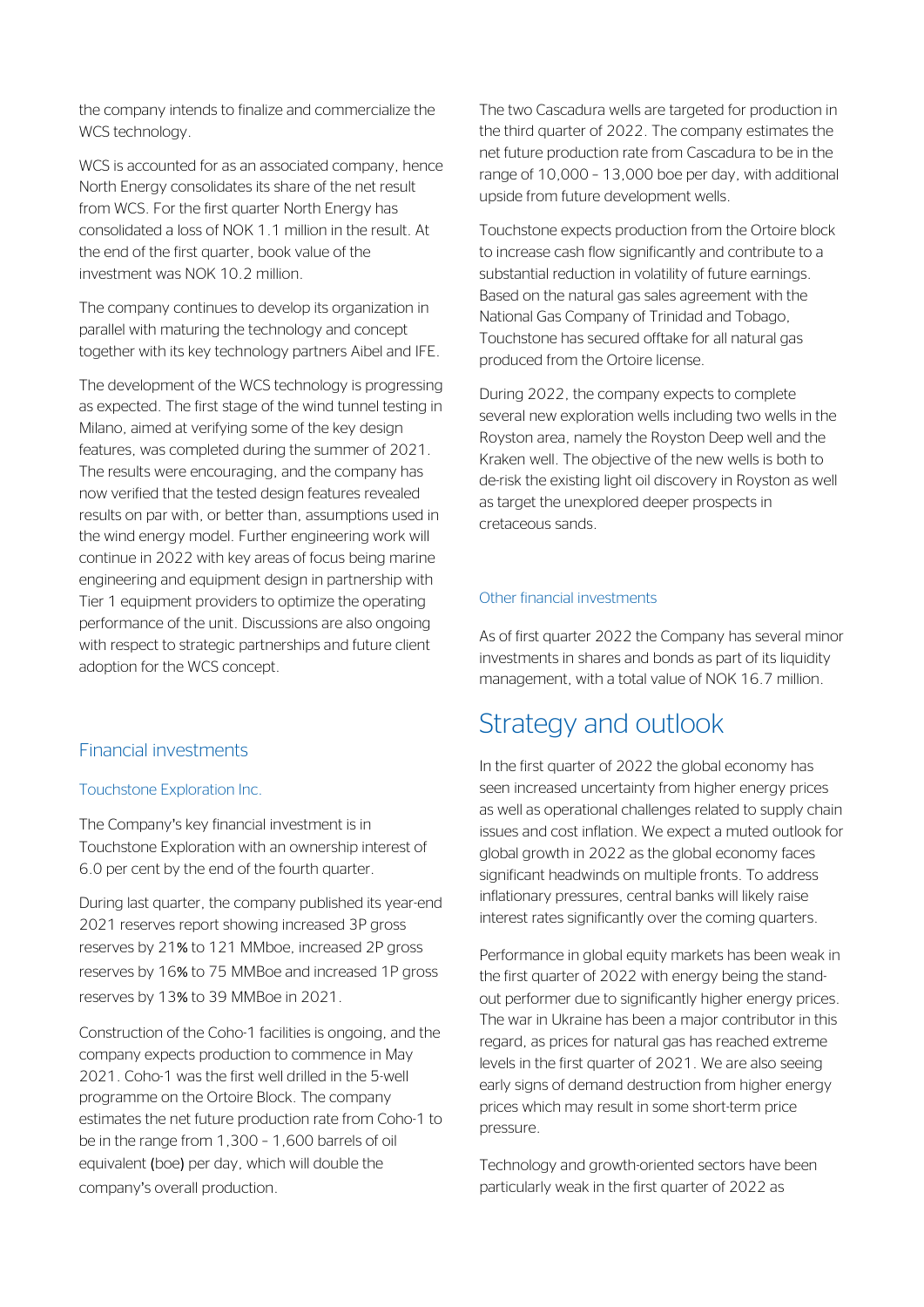prospects for higher interest rates is increasingly priced into equity markets. Higher interest rates will also weigh on the performance of highly leveraged companies as interest rates moves towards more normalized territory.

We believe the long-term outlook for energy prices is positive as supply growth continues to be muted across most parts of the conventional energy markets. The transition to a low carbon economy will substantially change how energy is consumed with major demand changes likely emerging mostly from mid-2025 and onwards. Higher cost of conventional energy is also likely to accelerate the green transition as new energy solutions are becoming increasingly cost competitive. Electrification is a major part of this but requires substantial new investments in energy infrastructure, both in terms of transportation and storage capacity.

North Energy intends to further develop the company in accordance with its strategy, balancing investments in conventional energy markets with renewable energy opportunities. Through its holdings in Reach Subsea, Touchstone Exploration and Wind Catching Systems the Board believes the company is well positioned to

take advantage of continued demand growth for energy from both conventional and renewable sources.

The Company will seek to maintain optionality in order to successfully execute its long-term strategy and actively seek opportunities to develop and expand the industrial portfolio. However, in light of the significant uncertainties the Board still expect to take a cautious approach in the time to come.

For further elaboration of the Company's strategy, reference is made to the Company's webpage: www.northenergy.no

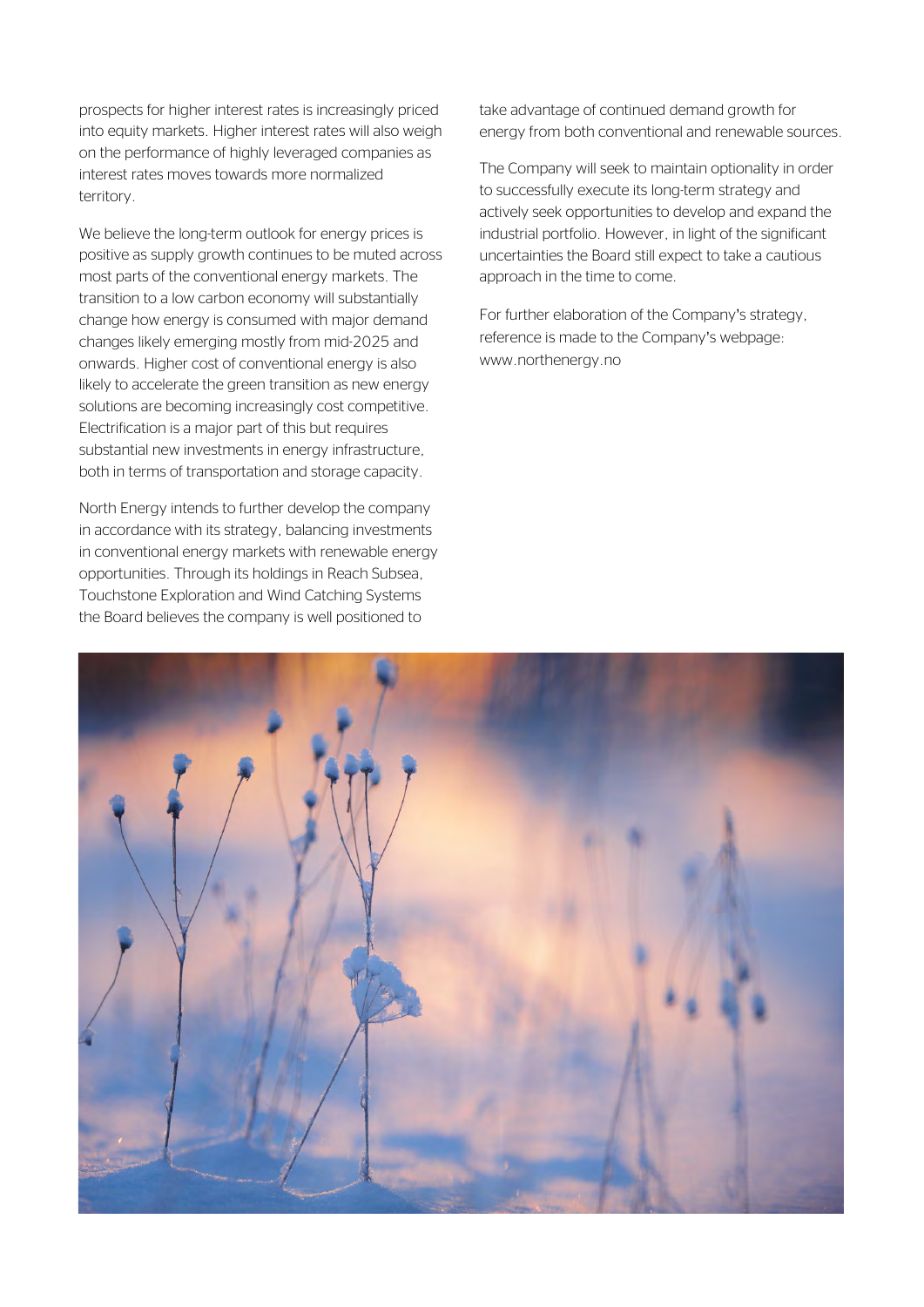# Financial statements first quarter 2022

# INCOME STATEMENT

| <b>NOK1000</b>                                |             | Q1 2022     | Q1 2021     | <b>Year 2021</b> |
|-----------------------------------------------|-------------|-------------|-------------|------------------|
|                                               | <b>Note</b> | (unaudited) | (unaudited) | (audited)        |
|                                               |             |             |             |                  |
| Sales                                         |             | 50          | 35          | 178              |
|                                               |             |             |             |                  |
| Payroll and related expenses                  |             | (2 239)     | (1133)      | (9165)           |
| Depreciation and amortisation                 |             | (232)       | (282)       | (1096)           |
| Other operating expenses                      |             | (921)       | (2866)      | (18351)          |
|                                               |             | $\bigcap$   | $\bigcap$   |                  |
| Change in fair value of financial investments |             | 3 2 7 0     | (40 420)    | (45152)          |
| Net result from investments in associates     | 11          | (12933)     | 3672        | 26862            |
| Operating profit/(loss)                       |             | (13005)     | (40994)     | (46724)          |
|                                               |             |             |             |                  |
| Financial income                              |             | 393         | 255         | 593              |
| Financial costs                               |             | (8)         | (1)         | (80)             |
| Net financial items                           |             | 384         | 254         | 512              |
|                                               |             |             |             |                  |
| Profit/(loss) before income tax               |             | (12621)     | (40740)     | (46212)          |
|                                               |             |             |             |                  |
| Income taxes                                  | 8           | $\circ$     | 10080       | 18 3 8 3         |
|                                               |             |             |             |                  |
| Profit/(loss) for the period                  |             | (12621)     | (30660)     | (27829)          |
|                                               |             |             |             |                  |
| Attributable to:                              |             |             |             |                  |
| Owners of North Energy ASA                    |             | (12621)     | (30660)     | (27829)          |
| Non-controlling interests                     |             | $\Omega$    | $\Omega$    | $\Omega$         |
|                                               |             | (12621)     | (30660)     | (27829)          |
|                                               |             |             |             |                  |
| Earnings per share (NOK per share)            |             |             |             |                  |
| - Basic                                       |             | (0, 11)     | (0, 26)     | (0, 24)          |
| - Diluted                                     |             | (0, 11)     | (0, 26)     | (0, 24)          |

# STATEMENT OF COMPREHENSIVE INCOME

| <b>NOK 1000</b>                                  | 01 2022     | 01 2021     | <b>Year 2021</b> |
|--------------------------------------------------|-------------|-------------|------------------|
|                                                  | (unaudited) | (unaudited) | (audited)        |
| Profit/(loss) for the period                     | (12 621)    | (30 660)    | (27 829)         |
|                                                  |             |             |                  |
| Other comprehensive income, net of tax           |             |             |                  |
|                                                  |             |             |                  |
| Total other comprehensive income, net of tax     | $\Omega$    | $\mathbf 0$ | 0                |
|                                                  |             |             |                  |
| Total comprehensive income/(loss) for the period | (12621)     | (30 660)    | (27 829)         |
|                                                  |             |             |                  |
| Attributable to:                                 |             |             |                  |
| Owners of North Energy ASA                       | (12621)     | (30 660)    | (27 829)         |
| Non-controlling interests                        |             |             |                  |
|                                                  | (12 621)    | (30 660)    | (27 829)         |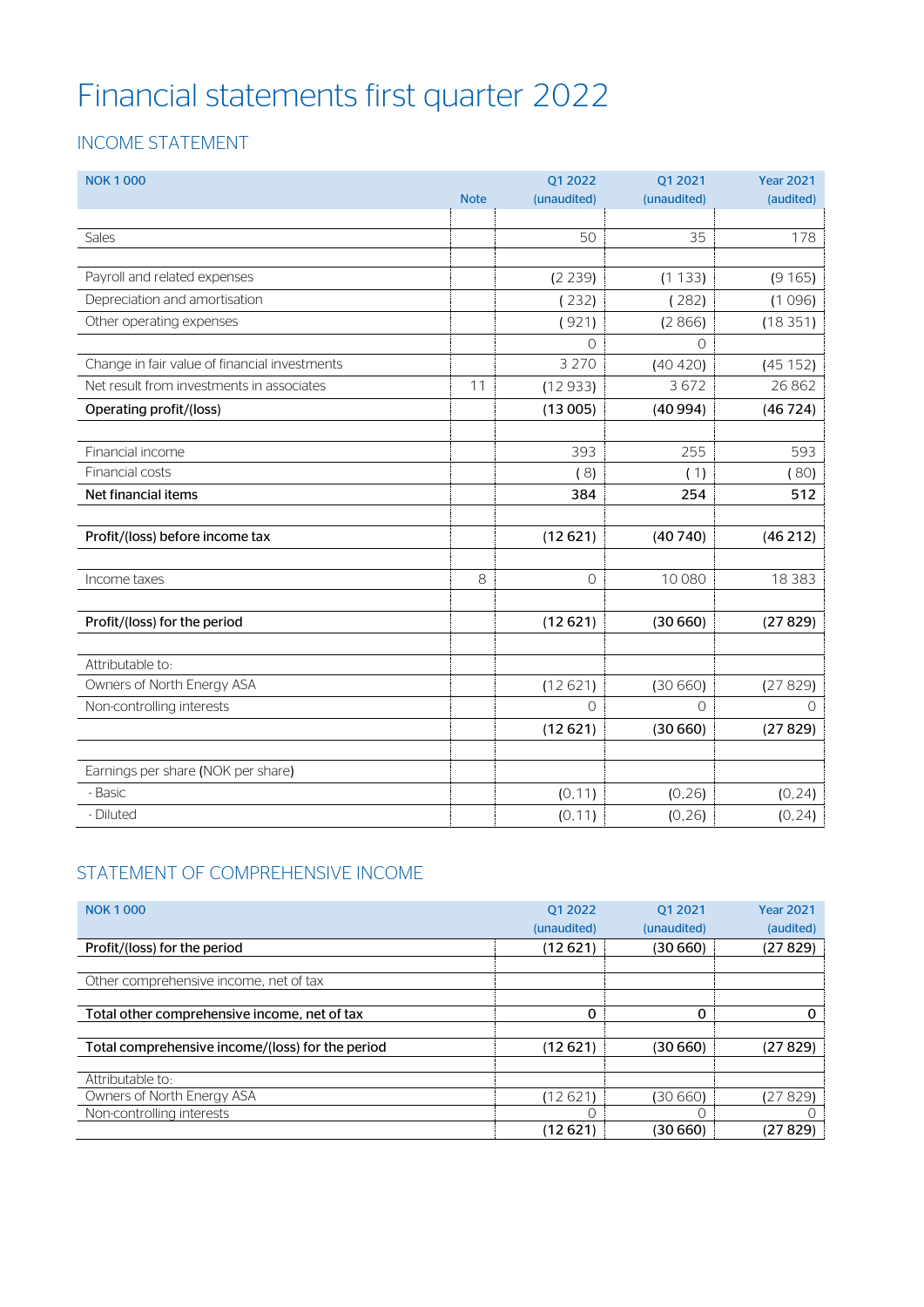# STATEMENT OF FINANCIAL POSITION

| <b>NOK 1000</b>                      | <b>Note</b>    | 31.03.2022     | 31.03.2021  | 31.12.2021 |
|--------------------------------------|----------------|----------------|-------------|------------|
|                                      |                | (unaudited)    | (unaudited) | (audited)  |
| <b>ASSETS</b>                        |                |                |             |            |
|                                      |                |                |             |            |
| Non-current assets                   |                |                |             |            |
| Property, plant and equipment        |                | 188            | 124         | 148        |
| Right-of-use assets                  | 3,12           | 3781           | 1099        | 3 1 0 3    |
| Other receivables                    |                | $\overline{0}$ | 226         | 120        |
| Investments in associates            | 11             | 128 379        | 115 041     | 141 312    |
| Deferred tax asset                   | 8              | 0              | $\Omega$    | 0          |
| Total non-current assets             |                | 132 348        | 116 490     | 144 683    |
| <b>Current assets</b>                |                |                |             |            |
| Trade and other receivables          |                | 608            | 393         | 195        |
| Financial investments, current       | $\overline{9}$ | 161764         | 147 326     | 154 129    |
| Cash and cash equivalents            |                | 29 977         | 119 121     | 39 986     |
| <b>Total current assets</b>          |                | 192 348        | 266840      | 194 311    |
|                                      |                |                |             |            |
| <b>Total assets</b>                  |                | 324 696        | 383329      | 338993     |
|                                      |                |                |             |            |
| <b>EQUITY AND LIABILITIES</b>        |                |                |             |            |
| Equity                               |                |                |             |            |
| Share capital                        | 5              | 119047         | 119047      | 119047     |
| Treasury shares                      | 5              | (3411)         | (3411)      | (3411)     |
| Share premium                        |                | 850 378        | 903 141     | 850 378    |
| Other paid-in capital                |                | 30 691         | 30 691      | 30 691     |
| Retained earnings                    |                | (688025)       | (678235)    | (675404)   |
| <b>Total equity</b>                  |                | 308 680        | 371233      | 321 301    |
|                                      |                |                |             |            |
| Liabilities                          |                |                |             |            |
| Non-current liabilities              |                |                |             |            |
| Deferred tax liability               | 8              | 0              | 8 3 0 3     | 0          |
| Leasing liabilities                  | 3,12           | 3 4 9 5        | 24          | 2531       |
| Other non-current liabilities        | 13             | $\circ$        |             | 2513       |
| <b>Total non-current liabilities</b> |                | 3 4 9 5        | 8326        | 5044       |
|                                      |                |                |             |            |
| <b>Current liabilities</b>           |                |                |             |            |
| Leasing liabilities, current         | 3,12           | 102            | 1 1 6 3     | 642        |
| Trade creditors                      |                | 80             | 340         | 30         |
| Tax payable                          | 8              | $\circ$        | $\Omega$    | $\Omega$   |
| Other current liabilities            | 13             | 12 341         | 2 2 6 8     | 11977      |
| <b>Total current liabilities</b>     |                | 12522          | 3770        | 12649      |
|                                      |                |                |             |            |
| <b>Total liabilities</b>             |                | 16016          | 12096       | 17693      |
|                                      |                |                |             |            |
| Total equity and liabilities         |                | 324 696        | 383329      | 338993     |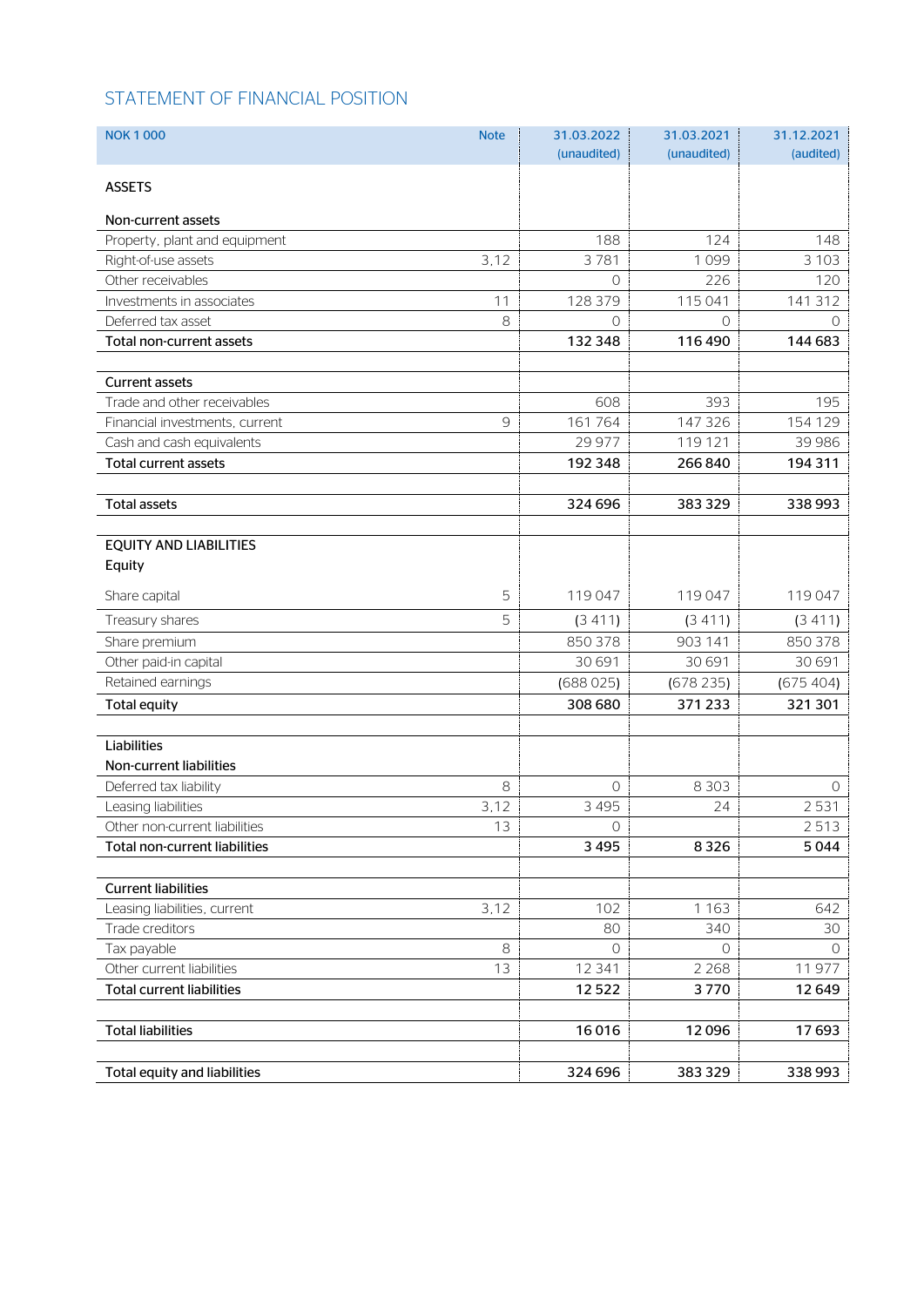# STATEMENT OF CHANGES IN EQUITY

| <b>NOK 1000</b>                                  | <b>Share</b><br>capital | <b>Treasury</b><br><b>Shares</b> | <b>Share</b><br>premium | Other<br>paid-in<br>capital | <b>Retained</b><br>earnings | <b>Total</b><br>equity |
|--------------------------------------------------|-------------------------|----------------------------------|-------------------------|-----------------------------|-----------------------------|------------------------|
|                                                  |                         |                                  |                         |                             |                             |                        |
| Equity at 1 January 2021                         | 119047                  | (3411)                           | 903 141                 | 30 691                      | (647575)                    | 401893                 |
| Total comprehensive income for 01.01.21-31.03.21 |                         |                                  |                         |                             | (30660)                     | (30660)                |
| Equity at 31 March 2021                          | 119047                  | (3411)                           | 903 141                 | 30 691                      | (678235)                    | 371 233                |
| Total comprehensive income for 01.04.21-31.12.21 |                         |                                  |                         |                             | 2831                        | 2831                   |
| Paid dividend                                    |                         |                                  | (52763)                 |                             |                             | (52763)                |
| Equity at 31 December 2021                       | 119047                  | (3411)                           | 850378                  | 30 691                      | (675404)                    | 321 301                |
| Total comprehensive income for 01.01.22-31.03.22 |                         |                                  |                         |                             | (12621)                     | (12621)                |
| Equity at 31 March 2022                          | 119047                  | (3411)                           | 850378                  | 30 691                      | (688025)                    | 308 680                |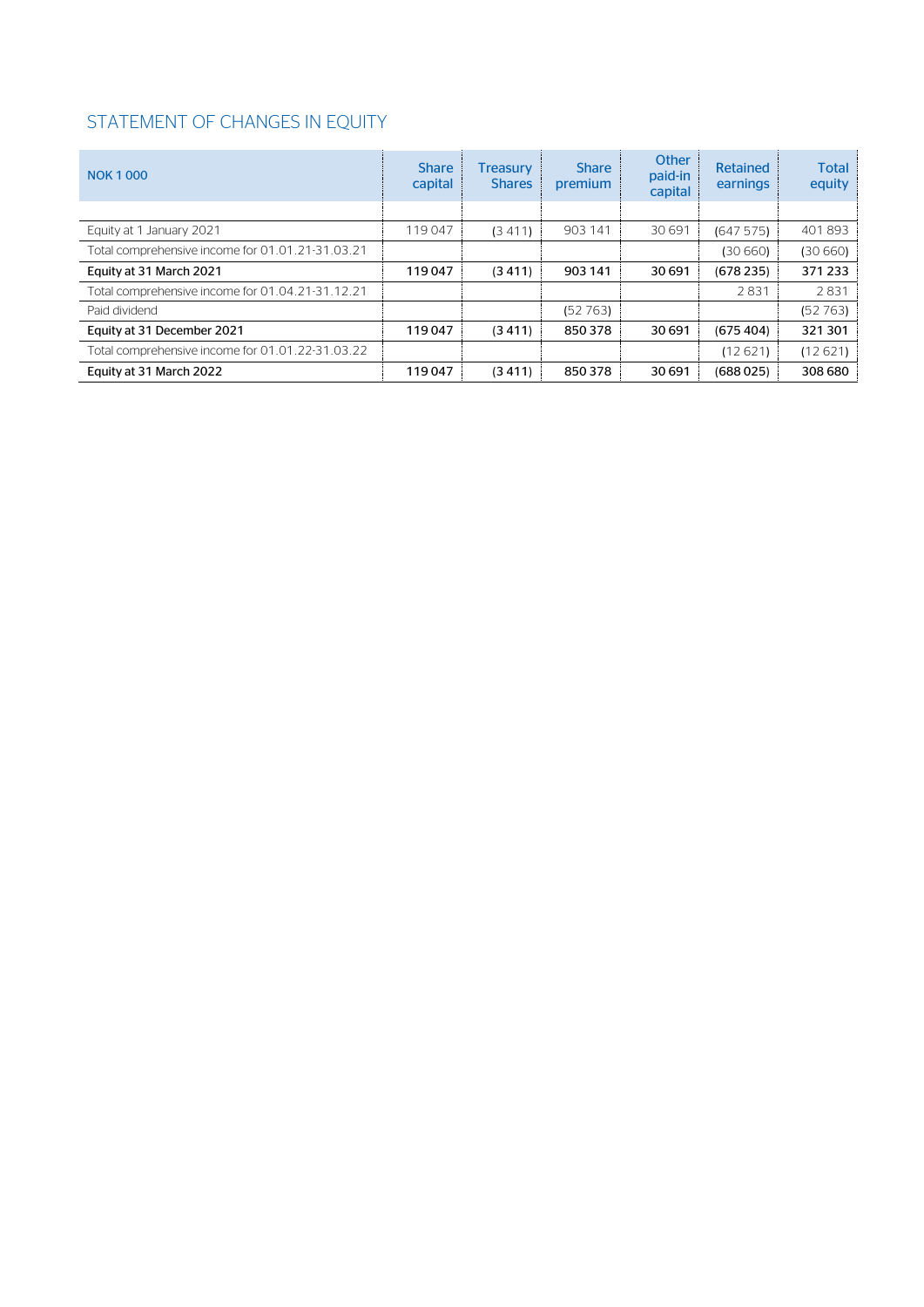# CASH FLOW STATEMENT

| <b>NOK 1000</b>                                             | 01 20 22       | 01 2021        | <b>Year 2021</b> |
|-------------------------------------------------------------|----------------|----------------|------------------|
|                                                             | (unaudited)    | (unaudited)    | (audited)        |
|                                                             |                |                |                  |
| Cash flow from operating activities                         |                |                |                  |
| Profit/(loss) before income tax                             | (12621)        | (40740)        | (46212)          |
| Adjustments:                                                |                |                |                  |
| Depreciation                                                | 232            | 282            | 1096             |
| Pensions                                                    | 258            | 32             | 138              |
| Change in fair value of financial investments               | (3 270)        | 40 4 20        | 45 152           |
| Net result from investments in associates                   | 12933          | (3672)         | (26862)          |
| Changes in current payables, receivables and other accruals | (2989)         | (209)          | 11 087           |
| Net cash flow from operating activities                     | (5457)         | (3887)         | (15600)          |
|                                                             |                |                |                  |
| Cash flow from investing activities                         |                |                |                  |
| Purchase of property, plant, and equipment                  | (49)           | $\circ$        | (42)             |
| Proceeds from sales of property, plant, and equipment       | $\overline{O}$ | $\circ$        | $\Omega$         |
| Investments in associates                                   | $\Omega$       | $\overline{O}$ | (10000)          |
| Dividends from associates                                   | $\bigcap$      | $\bigcap$      | 6919             |
| Purchase of financial investments                           | (4952)         | (1449)         | (13385)          |
| Proceeds from sales of financial investments                | 587            | 5 1 2 5        | 5526             |
| Proceeds/payments from other non-current receivables        | (138)          | $\Omega$       |                  |
| Net cash flow from investing activities                     | (4552)         | 3676           | (10982)          |
|                                                             |                |                |                  |
| Cash flow from financing activities                         |                |                |                  |
| Dividends paid from North Energy ASA                        | $\Omega$       | $\Omega$       | (52763)          |
| Net cash flow from financing activities                     | 0              | 0              | (52763)          |
|                                                             |                |                |                  |
| Net change in cash and cash equivalents                     | (10010)        | (211)          | (79345)          |
| Cash and cash equivalents at beginning of the period        | 39 986         | 119332         | 119 332          |
| Cash and cash equivalents at end of the period              | 29 9 7 7       | 119121         | 39 986           |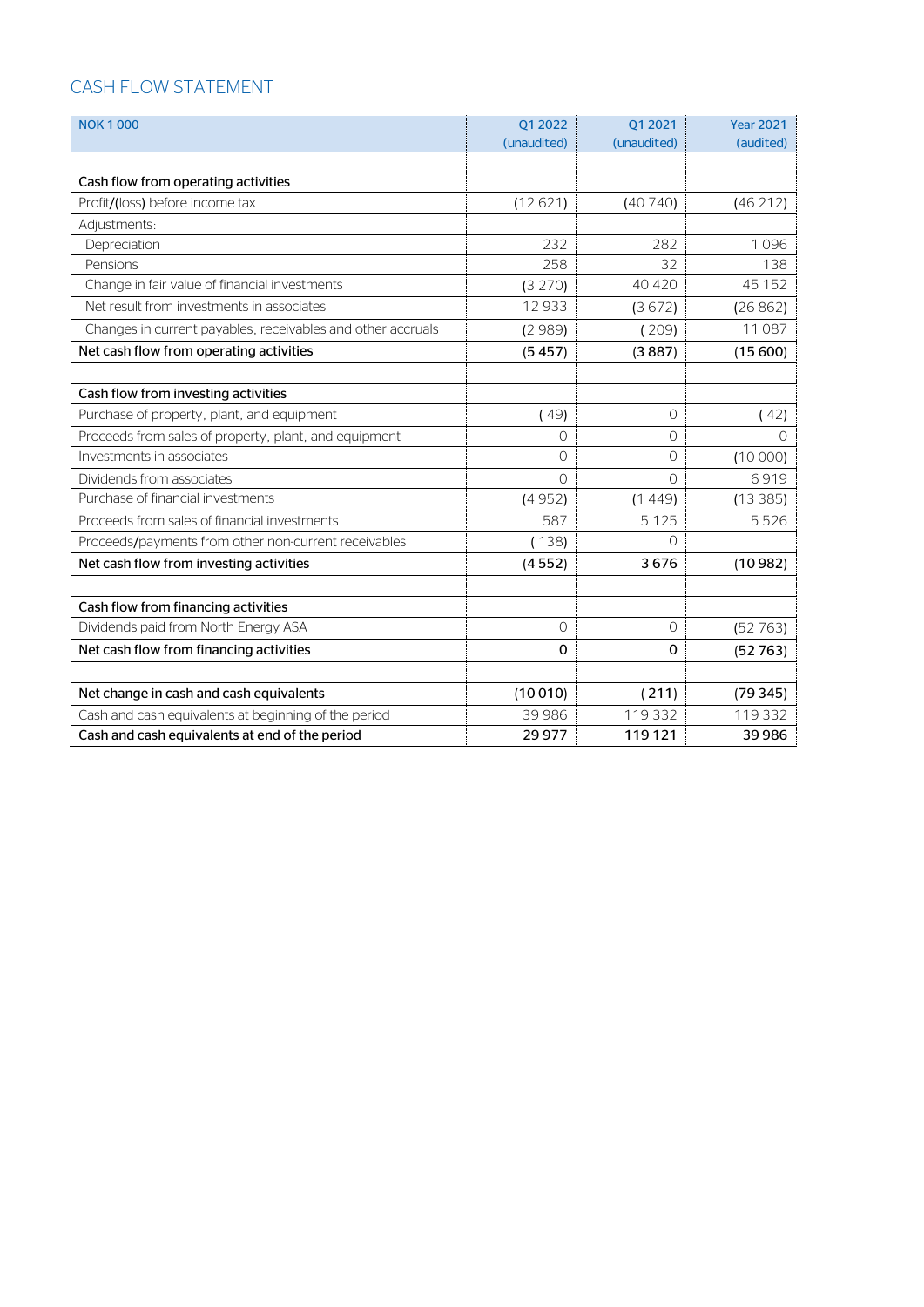# Notes to the interim financial statements for first quarter 2022

## Note 1 - General and corporate information

These financial statements are the unaudited interim condensed financial statements of North Energy ASA for the first quarter of 2022. North Energy ASA is a public limited company incorporated and domiciled in Norway, with its main office located in Oslo. North Energy ASA's shares were listed on Oslo Axess (now Euronext Expand), an exchange regulated by the Euronext Stock Exchange, on 5 February 2010. The company's ticker is NORTH.

# Note 2 - Basis of preparation

The interim accounts have been prepared in accordance with IAS 34 Interim Financial Reporting and the supplementary requirements in the Norwegian Securities Trading Act (Verdipapirhandelloven). The interim accounts do not include all the information required in the annual accounts and should therefore be read in conjunction with the annual accounts for 2021. The annual accounts for 2021 were prepared in accordance with the EU`s approved IFRS.

# Note 3 - Accounting policies

The accounting policies adopted in the preparation of the interim accounts are consistent with those followed in the preparation of the annual accounts for 2021. New standards, amendments, and interpretations to existing standards effective from 1 January 2022 did not have any significant impact on the financial statements.

# Note 4 - Critical accounting estimates and judgements

The preparation of the interim accounts entails the use of judgements, estimates and assumptions that affect the application of accounting policies and the amounts recognised as assets and liabilities, income, and expenses. The estimates and associated assumptions are based on historical experience and other factors that are considered to be reasonable under the circumstances. The actual results may deviate from these estimates. The material assessments underlying the application of the company's accounting policies and the main sources of uncertainty are the same for the interim accounts as for the annual accounts for 2021.

# Note 5 - Share capital

| Number of outstanding shares at 1 January 2022  | 119 047 065 |
|-------------------------------------------------|-------------|
| New shares issued during the period             |             |
| Number of outstanding shares at 31 March 2022 * | 119 047 065 |
|                                                 |             |
| Nominal value NOK per share at 31 March 2022    |             |
| Share capital NOK at 31 March 2022              | 119 047 065 |

\* Inclusive 1,795,472 treasury shares.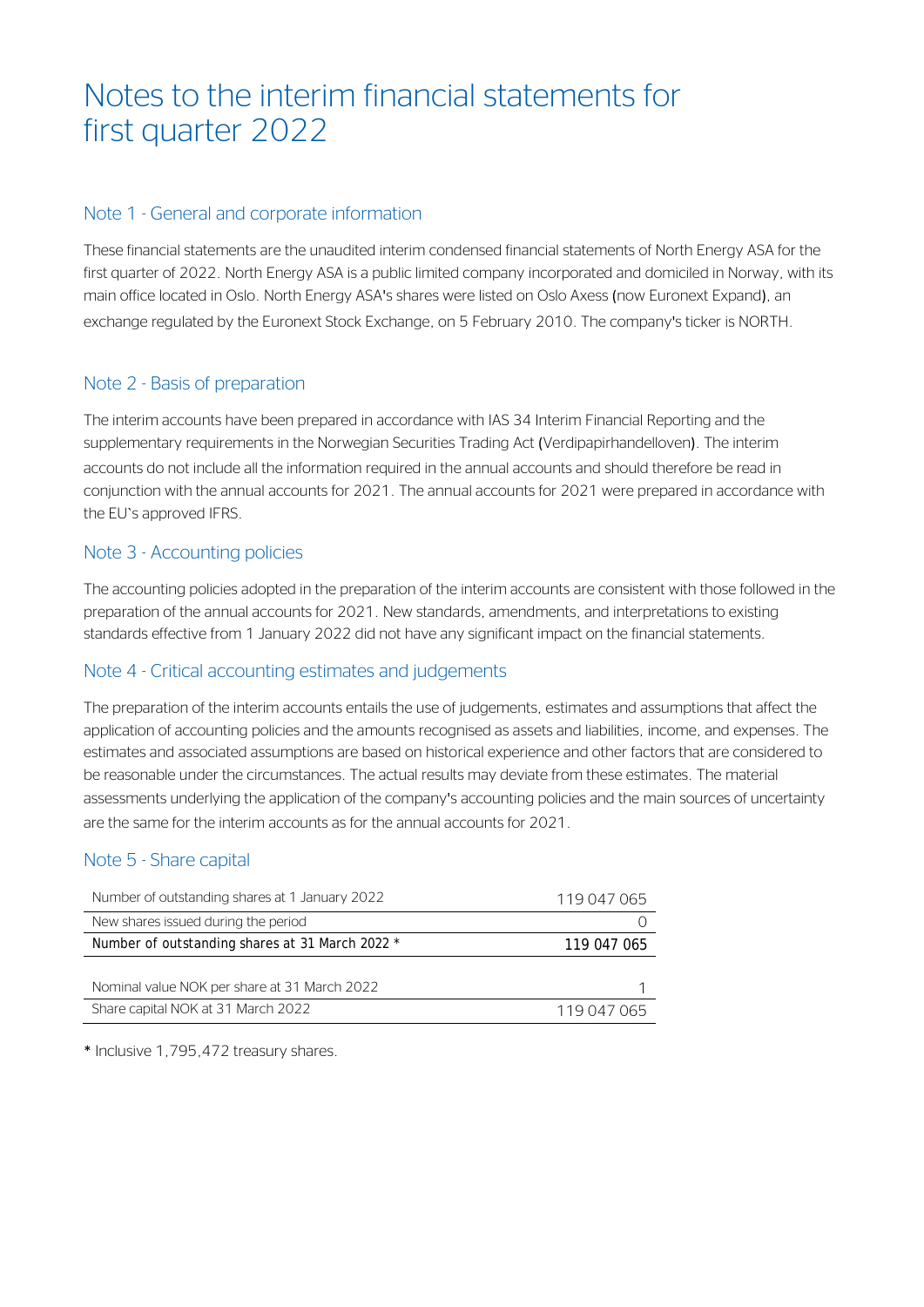#### Note 6 - Business segments

The Group reports only one business segment which includes the investment activities.

# Note 7 - Related parties

The company's transactions with related parties:

| Purchase of services from | Description of services | 01 2022 | 01 2021 | Year 2021 |
|---------------------------|-------------------------|---------|---------|-----------|
| Celisa Capital AS         | Consultancv services    |         | 938     | 3 750     |
| Isfjorden AS              | Consultancy services    |         | 938     | 3 750     |

## Note 8 - Income taxes

| Specification of income tax | 01 2022 | 01 20 21 | Year 2021 |
|-----------------------------|---------|----------|-----------|
| Tax payable                 |         |          |           |
| Change deferred tax asset   |         | 10.080   | 18 383    |
| Total income taxes          |         | 10080    | 18 3 8 3  |

| Specification of temporary differences, tax losses carried<br>forward, deferred tax | 31.03.2022  | 31.03.2021 | 31.12.2021       |
|-------------------------------------------------------------------------------------|-------------|------------|------------------|
| Property, plant and equipment                                                       | 3633        | 861        | 2939             |
| Pensions                                                                            | 149         | 358        | 252              |
| Leasing liabilities                                                                 | (3596)      | (1186)     | (3173)           |
| Financial investments                                                               | 107793      | 109386     | 104 448          |
| Tax losses carried forward, onshore                                                 | (109724)    | (71680)    | (106529)         |
| Total basis for deferred tax asset                                                  | (1745)      | 37739      | (2063)           |
| Deferred tax asset/(liability) before valuation allowance                           | (384)       | (8303)     | 454              |
| Not capitalised deferred tax asset (valuation allowance)                            | 384         | $\Omega$   | (454)            |
| Deferred tax asset/(liability)                                                      | 0           | (8303)     | $\mathbf 0$      |
|                                                                                     |             |            |                  |
| Reconciliation of effective tax rate                                                | 01 2022     | Q1 2021    | <b>Year 2021</b> |
| Profit/(loss) before income tax                                                     | $-12621$    | (40740)    | (46212)          |
| Expected income tax 22%                                                             | 2777        | 8963       | 10 167           |
| Adjusted for tax effects (22%) of the following items:                              |             |            |                  |
| Permanent differences                                                               | $-2847$     | 1 1 1 7    | 6 1 7 0          |
| Adjustments previous years                                                          |             | $\Omega$   | 2500             |
| Changed tax rates                                                                   |             | $\Omega$   | $\Omega$         |
| Change in valuation allowance for deferred tax assets                               | 70          | $\Omega$   | (454)            |
| Total income taxes                                                                  | $\mathbf 0$ | 10080      | 18 3 8 3         |

## Note 9 – Financial investments

Financial investments are investments in shares and bonds. The main investments on 31 March 2022 consist of shares in Touchstone Exploration Ltd, Chariot Ltd and bonds in Interoil Exploration.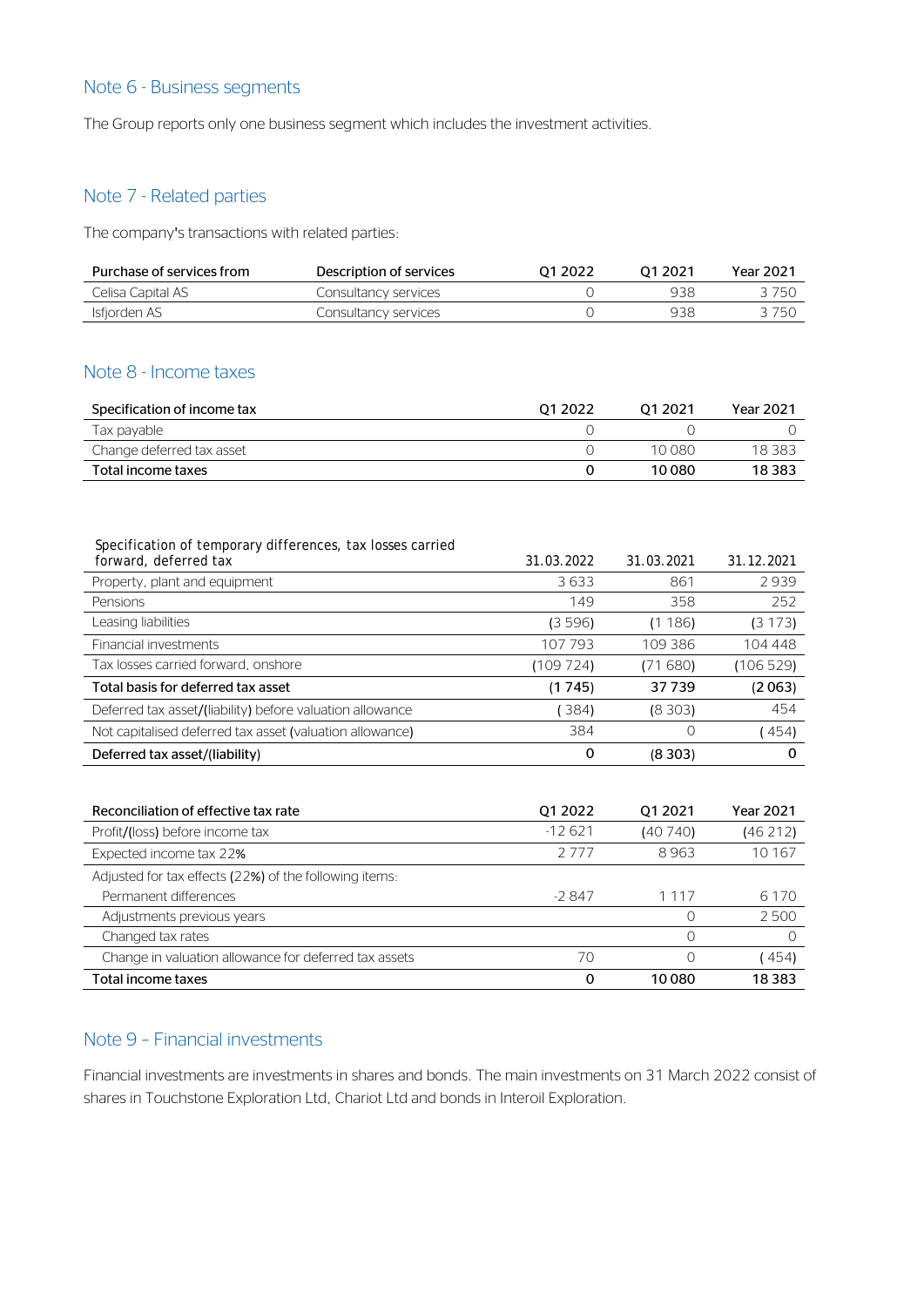## Note 10 - Fair value of financial instruments

The carrying amount of cash and cash equivalents and other current receivables is approximately equal to fair value, since these instruments have a short term to maturity. Similarly, the carrying amount of trade creditors and other current liabilities is approximately equal to fair value, since the effect of discounting is not significant, due to short term to maturity.

Fair value of the stock exchange-listed shares is the stock market price at the balance sheet date (level 1 in the fair value hierarchy). Fair value of bonds is based on quoted market prices at the balance sheet date (level 2 in the fair value hierarchy). Fair value of other non-listed investments is valued using the best information available in the circumstances including the entities' own data. (level 3 in the fair value hierarchy).

#### Specification of financial instruments based on level in the fair value hierarchy

| Fair Value 31.03.2022                                                                                   | Level 1 | l evel 2 | l evel 3 | Total   |
|---------------------------------------------------------------------------------------------------------|---------|----------|----------|---------|
| <b>Shares</b>                                                                                           | 155 631 |          |          | 155 631 |
| <b>Bonds</b>                                                                                            |         | 6 1 3 3  |          | 6 1 3 3 |
| Total fair value                                                                                        | 155 631 | 6 1 3 3  |          | 161764  |
| The case to be the case of a mode of case to be considered as the set $\cap$ at a factor $\cap\cap\cap$ |         |          |          |         |

There has been no transfer between level 1 and level 2 during 2022.

| Reconciliation of level 3 in the fair value hierarchy | Level 3 |
|-------------------------------------------------------|---------|
| Opening balance                                       |         |
| Movement during the quarter                           |         |
| Closing balance                                       |         |

# Note 11 - Investment in an associate

Reconciliation and specification of carrying amount of investment in associates:

|                                                                    | 31.03.2022 | 31.03.2021 | 31.12.2021 |
|--------------------------------------------------------------------|------------|------------|------------|
| Opening balance carrying amount of investments in associates       | 141312     | 111 369    | 111 369    |
| Acquisition cost additional shares acquired, Reach Subsea ASA      |            |            |            |
| Acquisition cost shares acquired, Wind Catching Systems AS         |            |            | 10 000     |
| Impairment/reversal of investment, Reach Subsea ASA                |            |            |            |
| Share of net result in investment, Reach Subsea ASA                | (11841)    | 3672       | 30 2 7 9   |
| Share of net result in investment, Wind Catching Systems AS        | (1 093)    |            | (3 729)    |
| Share of net result in investment, Tyveholmen AS                   |            |            | 312        |
| Dividend received, Reach Subsea ASA                                |            |            | (6919)     |
| Dividend received, Tyveholmen AS                                   |            |            |            |
| Total carrying amount of investments in associates at balance date | 128 379    | 115041     | 141 312    |

Specification of net result from investment in an associate recognised in the income statement:

|                                                                 | 01 2022 | 01 20 21 | <b>Year 2021</b> |
|-----------------------------------------------------------------|---------|----------|------------------|
| Impairment / reversal of impairment of investment, Reach Subsea |         |          |                  |
| Share of net result in investment, Reach Subsea                 | (11841) | 3672     | 30 279           |
| Share of net result in investment, Wind Catching Systems AS     | (1 093) |          | (3729)           |
| Share of net result in investment, Tyveholmen                   |         |          | 312              |
| Net result from investments in associates                       | (12933) | 3672     | 26.862           |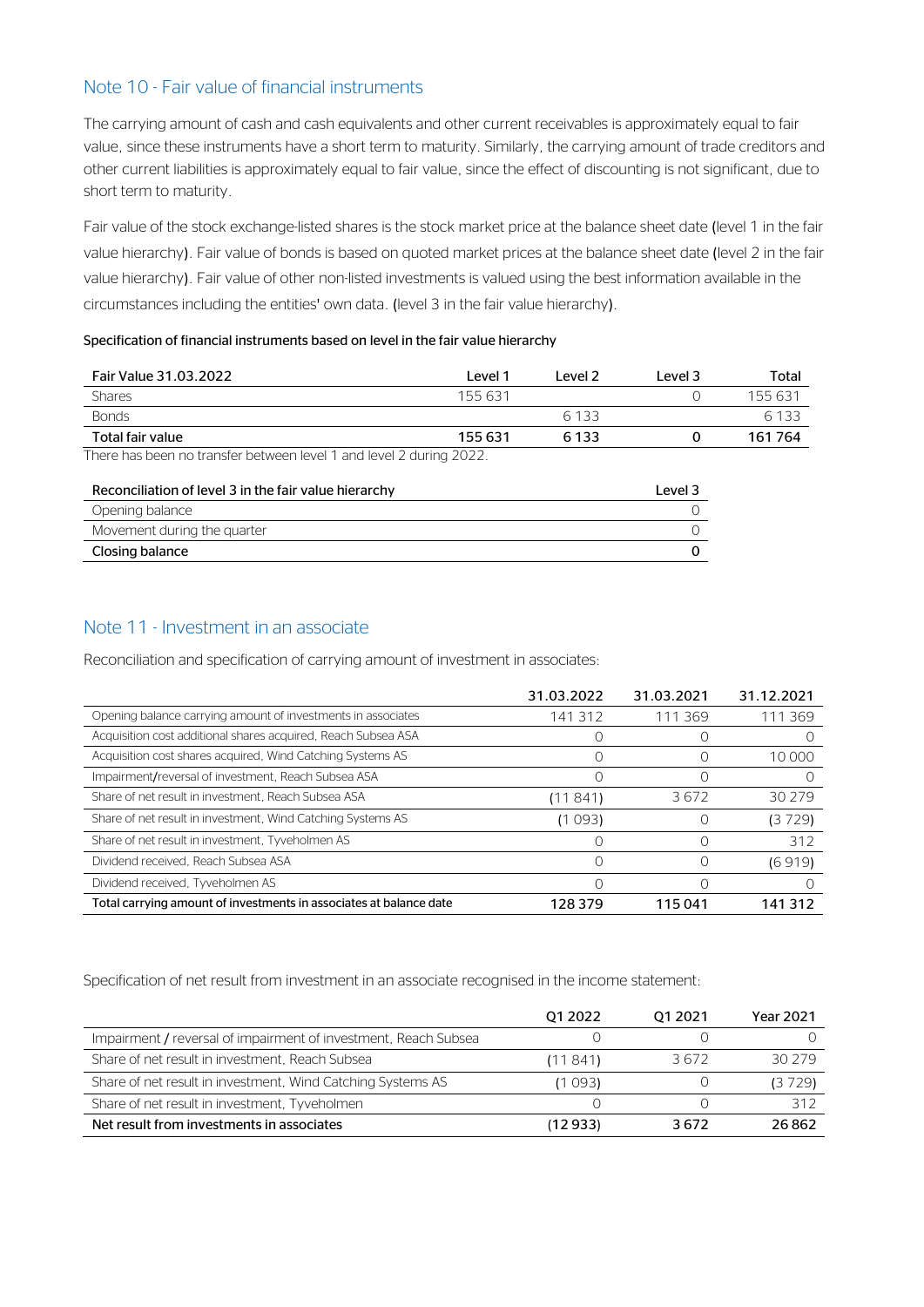## Note 12 – Leases

#### Right-of-use assets:

The Group leases office facilities. The Group's right-of-use assets are categorised and presented in the table below:

| Right-of-use assets                                                 |           | <b>Office facilities</b> |
|---------------------------------------------------------------------|-----------|--------------------------|
| Acquisition cost at 1 January 2022                                  |           | 7438                     |
| Addition of right-of-use assets                                     |           | 3755                     |
| Disposals of right-of-use assets                                    |           | (2854)                   |
| Acquisition cost at 31 March 2022                                   |           | 8339                     |
| Accumulated depreciation and impairment 1 January 2022              |           | (4335)                   |
| Depreciation                                                        |           | (223)                    |
|                                                                     |           | $\Omega$                 |
| Impairment<br>Accumulated depreciation and impairment 31 March 2022 |           |                          |
|                                                                     |           | (4558)                   |
| Carrying amount of right-of-use assets 31 March 2022                |           | 3781                     |
| Lower of remaining lease term or economic life                      | 5.0 years |                          |
| Depreciation method                                                 | Linear    |                          |
| Leasing liabilities:                                                |           |                          |
| Lease liabilities at 1 January 2022                                 |           | 3 1 7 2                  |
| Additions lease contracts                                           |           | 3755                     |
| Disposals lease contracts                                           |           | (2933)                   |
| Accretion lease liabilities                                         |           | 29                       |
| Payments of lease liabilities                                       |           | (428)                    |
| Total leasing liabilities 31 March 2022                             |           | 3596                     |
| Breakdown of lease debt:                                            |           |                          |
| Short-term                                                          |           | 672                      |
| Long-term                                                           |           | 2924                     |
| <b>Total lease debt</b>                                             |           | 3596                     |
|                                                                     |           |                          |

Maturity of future undiscounted lease payments under non-cancellable lease agreements:

|               | 31.03.2022 |
|---------------|------------|
| Within 1 year | 822        |
| 1 to 5 years  | 3 2 8 8    |
| After 5 years | -          |
| <b>Total</b>  | 4 1 1 0    |

The leases do not impose any restrictions on the Company's dividend policy or financing opportunities.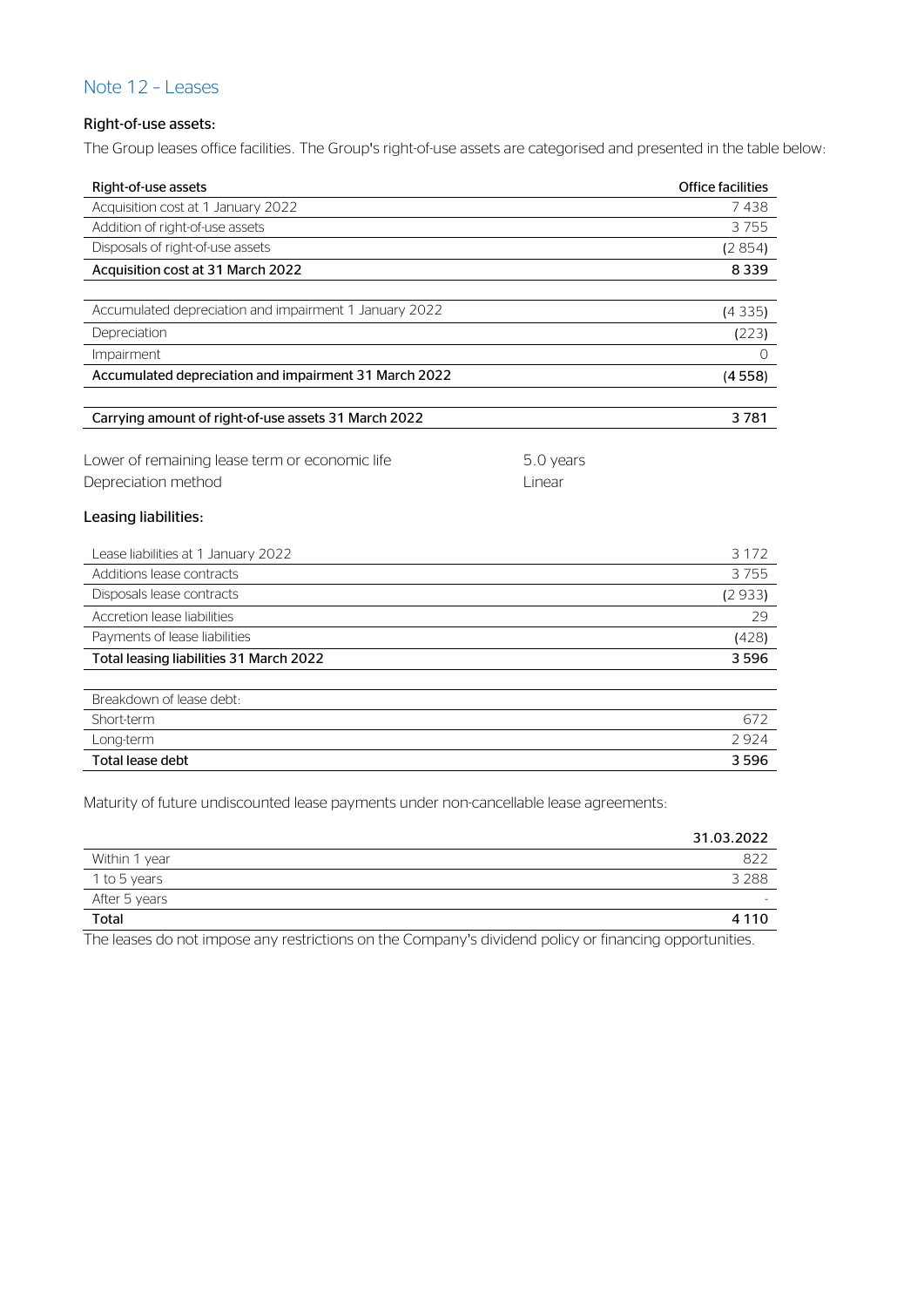## Note 13 – Other current liabilities

On 6 May 2020 North Energy received a notice from the Norwegian Tax Administration informing that they are starting a control of North Energy ASA's accounts for the years 2016 up to and including 2019. On 13 December 2021, the company received the report from the control together with a notification of changes of VAT from the control period. On 28 February 2022, the company submitted their response to the notification expressing the company's view regarding the treatment of VAT during the control period which deviates from the view of the tax administration. On 26 April 2022, the tax administration issued their final decision on changes of VAT during the control period resulting in a claim of NOK 10 million which consist mainly of reclassifying deducted VAT to nondeductible VAT over the four-years period. The company does not agree with the conclusion from the tax administration and is currently assessing possibilities on how to refute the claim. To cover for a possible settlement of the claim a provision of NOK 7.5 million, as other operating expenses, was made in 2021.

In December 2021, the Board of North Energy announced that Mr. Knut Sæberg would retire from his position as CEO on 31 December 2021 and the Company made a provision of NOK 5.0 million (including employment tax) to cover for a severance payment to the former CEO. Half of the provision was paid in January 2022 while the rest of the provision, NOK 2.5 million, will be paid in January 2023 and is classified as other current liabilities.

## Note 14 – Events after the balance sheet date

There are no subsequent events with significant accounting impacts that have occurred between the end of the reporting period and the date of this report that are not already reflected or disclosed in these interim financial statements.